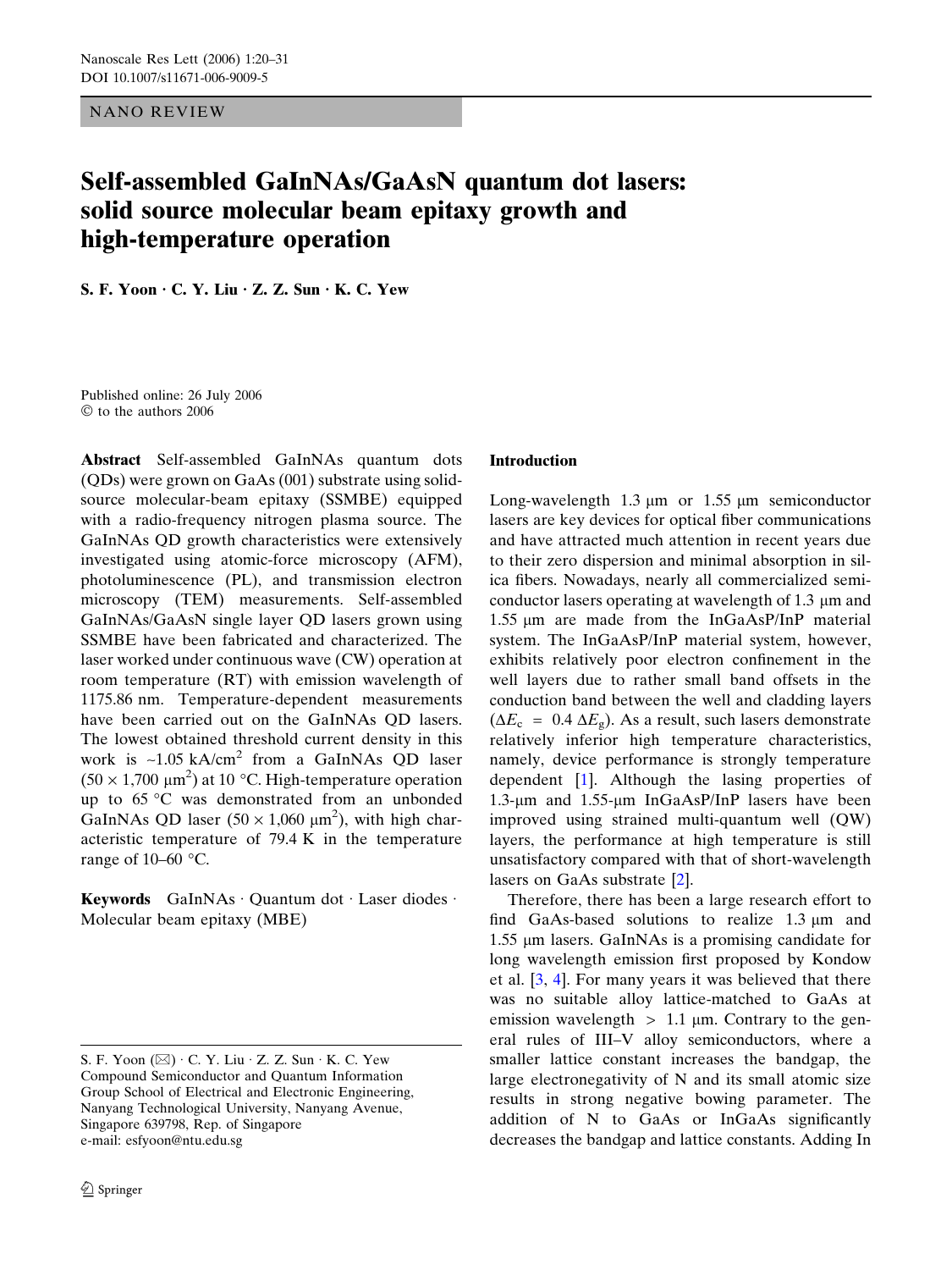reduces the bandgap, while increasing the lattice constant. By combining N and In, a rapid decrease in bandgap in GaInNAs is obtained; thus allowing the possibility to reach long wavelength emission with simultaneous control over the bandgap and lattice matching to GaAs  $[3-6]$ . Figure 1 shows the relationship between the lattice constant and bandgap energy in III–V alloy semiconductors, taking into account the significant bandgap bowing in GaAsN [[4](#page-10-0)]. It can be seen that the N-containing III–V semiconductors significantly expand the application area of III–V alloy semiconductor and increase the freedom for designing semiconductor devices  $[3, 4]$  $[3, 4]$  $[3, 4]$ . Since GaInNAs is grown on GaAs substrate, the technically matured GaAs/Al-GaAs distributed Bragg reflectors (DBRs) can be used in the GaInNAs vertical cavity surface emitting lasers (VCSELs). The GaAs/AlGaAs bi-layer has larger index difference (~0.7) than the InGaAsP/InP combination. This allows for easier fabrication of DBRs for GaInNAs/GaAs-based devices. Furthermore, GaIn-NAs/GaAs QW exhibits a large conduction band offset, thus allowing for better thermal performance in GaAs-based GaInNAs lasers. These remarkable fundamental properties of Ga(In)NAs alloys provide an opportunity to tailor the material properties for desired applications in optoelectronic devices based on III–V materials [[3–6\]](#page-10-0).

Due to above advantages, in the past few years, there has been considerable interest in GaInNAs materials grown on GaAs substrate for realizing lowcost, high-performance and high-temperature laser diodes in the 1.3  $\mu$ m and 1.55  $\mu$ m wavelength region. So far, GaInNAs QW laser performance has been improved significantly [[3–19\]](#page-10-0). Both GaInNAs Fabry-Perot edge-emitting lasers [\[3–18](#page-10-0)] and VCSELs [\[19](#page-10-0)] have been realized. For edge-emitting 1.3-µm GaIn-NAs lasers, Tansu et al. [[14\]](#page-10-0) reported the lowest



Fig. 1 The relationship between the lattice constant and bandgap energy in III–V alloy semiconductors [\[4](#page-10-0)]

transparency current density  $(J_{tr})$  of 75–80 A/cm<sup>2</sup> from structures grown by metal organic chemical vapor deposition (MOCVD); Wang et al. [[11\]](#page-10-0) recently reported  $J_{tr}$  of 84 A/cm<sup>2</sup> from 1.3-µm GaInNAs lasers, grown using molecular beam epitaxy (MBE). More recently, 10-Gb/s transmission using floor free GaIn-NAs triple-QW (TQW) ridge waveguide (RWG) lasers have been successfully demonstrated [\[13](#page-10-0)]. Undoubtedly, GaInNAs 1.3-μm QW lasers present excellent potential for telecommunication application.

Meanwhile, studies on GaInNAs quantum dot (QD) structures have also attracted much interest, since QD lasers, with three-dimensional carrier confinement, are anticipated to have many advantages over their QW counterparts, such as decreased  $J_{tr}$ , increased differential gain, high characteristic temperature  $(T_0)$ , and largely extended emission wavelength [\[20](#page-10-0), [21](#page-10-0)]. Moreover, in the case of GaInNAs QD lasers, reduction in bandgap energy with N incorporation decreases the dot sizes for long wavelength emission. Smaller dots have larger subband energy difference, resulting in suppression of carrier leakage to high energy states. Furthermore, smaller dot sizes are also advantageous for obtaining high QD density [[22\]](#page-10-0). Compared to GaInNAs QW, the advantage of using GaInNAs QDs is the expectation to achieve the same long wavelength emission with relatively lower N content; an effect assisted by the wavelength extension ability of the strained 3D islands. The high N content needed for long wavelength emission in GaInNAs QW lasers deteriorates the optical characteristics of the material and limits the device performance. It is hoped that the lower N content in GaInNAs QDs will help alleviate this problem without compromising device performance.

Recently, GaInNAs QDs have been successfully grown using MBE [[23–30\]](#page-10-0), chemical beam epitaxy  $(CBE)[22, 31-34]$  $(CBE)[22, 31-34]$  $(CBE)[22, 31-34]$  and MOCVD [35-38]. Photoluminescence (PL) emission in the 1.3  $\mu$ m and 1.5  $\mu$ m region from MBE-grown GaInNAs QDs has been observed [[23\]](#page-10-0). However, compared with a large amount of research on GaInNAs QW lasers [\[3–19](#page-10-0)], relatively fewer results on GaInNAs QD lasers have been reported [[30,](#page-10-0) [31,](#page-10-0) [38\]](#page-10-0). Makino et al. first reported pulsed lasing from a CBE-grown  $Ga_{0.5}In_{0.5}N_{0.01}As_{0.99}$  QD laser at 77 K at emission wavelength of  $1.02 \mu m$  and threshold current density  $(J_{\text{th}})$  of 1.9 kA/cm<sup>2</sup> [[31\]](#page-10-0). Recently, Gao et al. reported pulsed lasing from MOCVD-grown GaInNAs QD RWG lasers at room temperature (RT) with emission wavelength at 1078 nm [\[38](#page-10-0)]. However, their GaInNAs QD RWG laser  $(4 \times 800 \mu m^2)$  showed relatively high  $J_{\text{th}}$  of ~13 kA/cm<sup>2</sup>. We have recently achieved RT continuous wave (CW) operation of  $Ga_{0.7}In_{0.3}N_{0.01}As_{0.99}$  QD edge-emitting lasers, grown by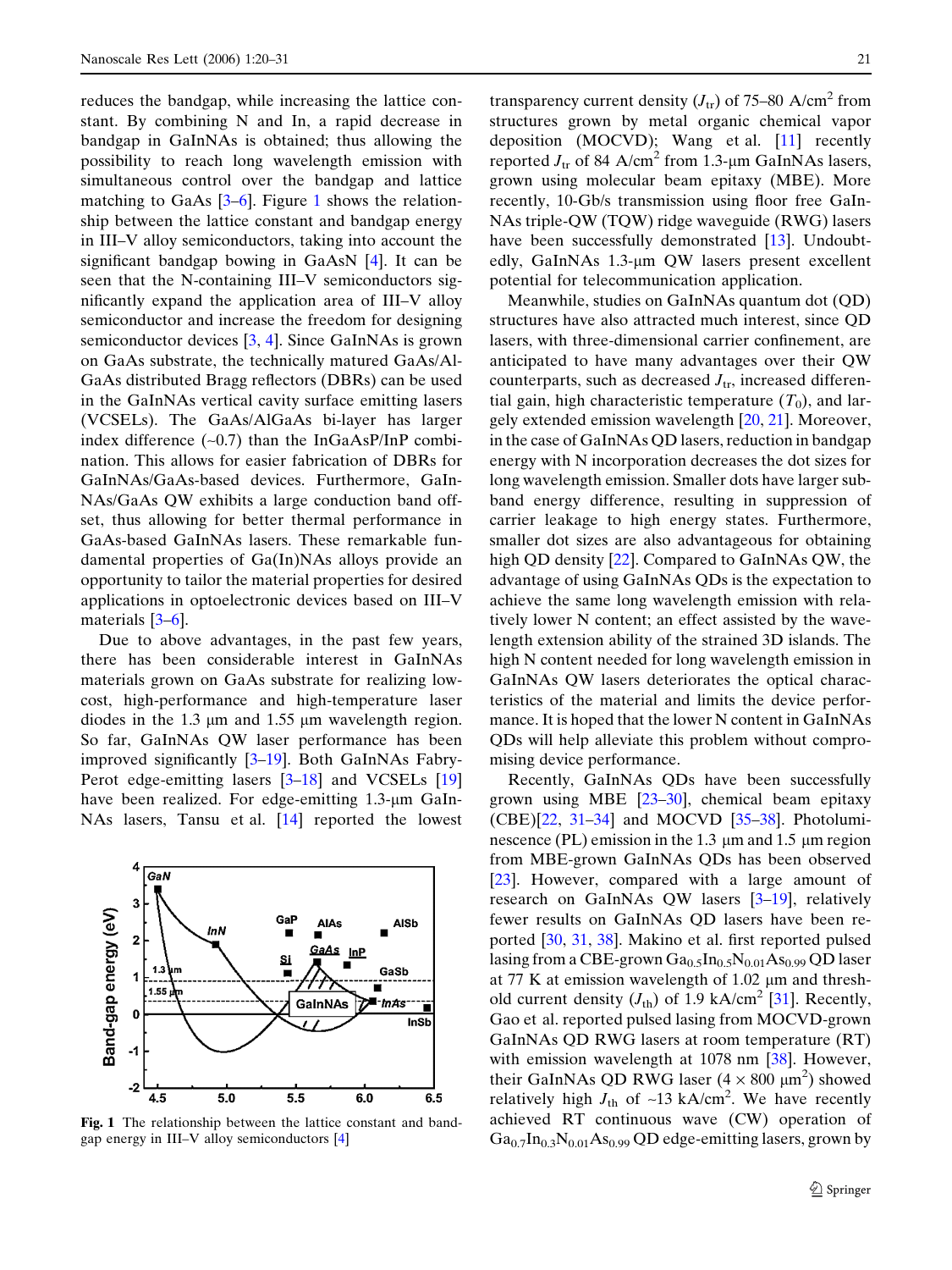solid source MBE (SSMBE). To the best of our knowledge, this is the first ever report on RT, CW lasing from GaInNAs QD lasers [\[30](#page-10-0)].

This paper deals with the various aspects of material characteristics of self-assembled GaInNAs QD structure grown by SSMBE using a radio-frequency nitrogen plasma source. Structural and optical properties of GaInNAs QD structures have been extensively investigated using atomic force microscopy (AFM), PL, and transmission electron microscopy (TEM) measurements. The effect of growth temperature and intermediate layer on GaInNAs QD properties is discussed. GaInNAs/GaAsN single layer QD lasers have been fabricated and characterized. The laser worked under RT, CW operation with emission wavelength centered at 1175.86 nm. Temperature-dependent measurements have also been carried out on the GaInNAs QD lasers of various cavity lengths. The lowest obtained  $J_{th}$  in this work is ~1.05 kA/cm<sup>2</sup> from a GaInNAs QD laser  $(50 \times 1,700 \mu m^2)$  at 10 °C. High-temperature operation up to  $65^{\circ}$ C was successfully demonstrated from an unbonded GaInNAs QD laser  $(50 \times 1,060 \mu m^2)$ , with high  $T_0$  of 79.4 K in the temperature range of 10–60 °C.

#### Experimental details

The GaInNAs QD structures were grown on GaAs (100) by SSMBE with plasma assisted N source. The N composition in the GaInNAs QDs and GaAsN barriers was kept at 1% by controlling the flow rate of high purity nitrogen and rf power, while the In composition was varied from 30% to 100% for different samples. The GaInNAs QD layers were grown at  $480-500$  °C under  $As<sub>4</sub>/Ga$  beam equivalent pressure ratio of 18. During GaInNAs deposition, the reflection high-energy electron diffraction (RHEED) pattern transformed from streaky to spotty characteristic, indicating initiation of the self-organized islanding process of two-to-three dimensional transition. AFM measurements were performed in uncapped GaInNAs QD samples grown under identical conditions. PL measurements were performed in a closed-cycle helium cryostat. The PL spectrum was excited by an  $Ar^+$ 514.5 nm laser and detected by a cooled Ge detector. The formation of GaInNAs QDs was extensively confirmed to follow the conventional Stranski-Krastanow (SK) growth mode. Furthermore, AFM observation of change in surface morphology of samples with different GaInNAs monolayer (ML) thickness confirms the nucleation of QDs after a certain number of MLs. The existence of GaInNAs dots in capped samples was also observed by TEM. With AFM, PL, and

TEM measurements, structural and optical properties of GaInNAs QD structures have been extensively investigated. Furthermore, the effects of growth temperature and intermediate layer on GaInNAs QD properties were also studied.

For the GaInNAs QD laser studied here, the QD active region consisted of a 28-ML  $Ga_{0.7}In_{0.3}N_{0.01}As_{0.99}$ QD layer with two 5-nm-thick  $GaAsN<sub>0.01</sub>$  barrier layers, which was inserted between the undoped 0.1 lm-thick GaAs waveguide layers. The whole waveguide core was then inserted between the  $1.5$ - $\mu$ m-thick n- and p-type  $Al_{0.35}Ga_{0.65}As$  cladding layers. Finally, a 200-nm-thick p<sup>+</sup>-GaAs cap layer was grown for electrical contact purpose. Carbon and silicon were used as the p- and n-type dopants, respectively.

Self-assembled GaInNAs QD broad area lasers were fabricated with contact stripe width  $(w)$  of 50  $\mu$ m using conventional  $SiO<sub>2</sub>$  confinement method. P-type ohmic contact layers (Ti/Au, 50/250 nm) were deposited by electron beam evaporation. The wafer substrates were then lapped down to about  $100 \mu m$  thick to facilitate laser chip cleaving. AuGe alloy (Au 88% by weight, 150 nm) and Ni/Au multiple layers (30/ 250 nm) were deposited by electron beam evaporation on the thinned and polished n-GaAs substrate as ntype ohmic contact. The wafers were then annealed at 410 °C for 3 min in N<sub>2</sub> ambient to alloy both the p-type and n-type ohmic contacts. After fabrication, individual GaInNAs QD lasers were then cleaved at different cavity length  $(L)$  for measurement of laser output power (P) versus injection current (I)  $(P - I)$  characteristics without facet coating. The devices were tested under both CW and pulsed operation. For the CW testing, the GaInNAs QD lasers were p-side-down bonded onto copper heat sinks. Temperature-dependent  $P - I$  characteristics have also been tested on the as-cleaved, unbonded GaInNAs QD lasers. In order to reduce the device heating, the temperature-dependent measurements were carried out under pulsed operation at pulse frequency of 20 kHz, pulse width of 500 ns, and duty cycle of 1%. The temperature of the laser was controlled by a thermoelectrically cooled circuit (TEC), which can be varied from 10  $\degree$ C to 80  $\degree$ C. The output power of the laser (from one facet) was measured by a calibrated InGaAs photodetector mounted in an integration sphere.

## Results and discussion

Figure  $2(a-c)$  $2(a-c)$  shows the AFM images of the surface morphology of  $Ga_{0.6}In_{0.4}N_{0.01}As_{0.99}$  QD samples of different thickness from 3 ml to 6 ml grown by SSMBE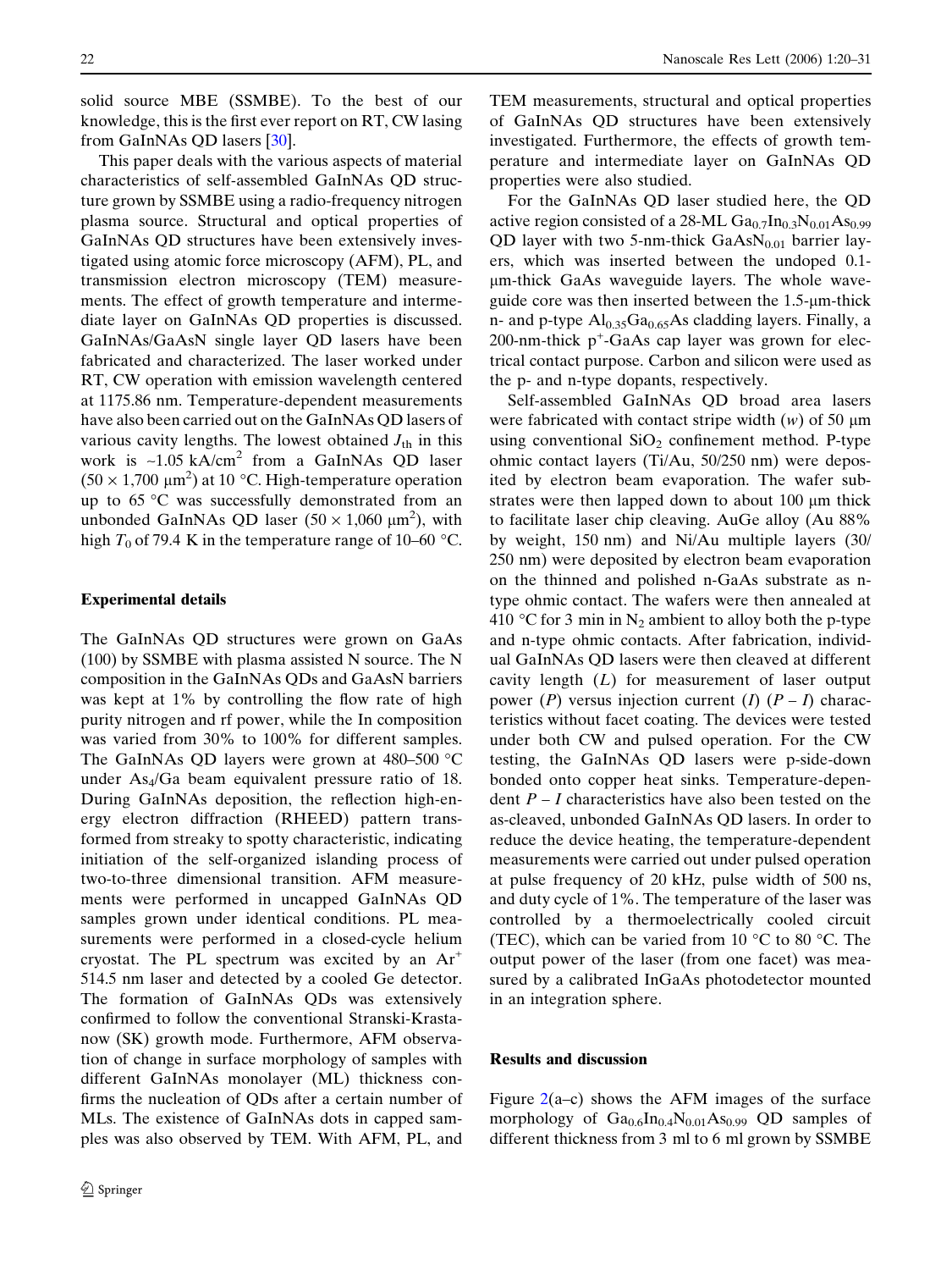at  $0.5$  ml/s and  $As<sub>4</sub>/Ga$  beam equivalent pressure (BEP) ratio of 18. As shown in Fig. 2a, the surface appears to be atomically flat at 3 ml thickness, with root mean square (RMS) roughness of ~0.4 nm. When the GaInNAs thickness is increased to 4 ml, low density ( $-1.8 \times 10^{10}$  cm<sup>-2</sup>) dots began to form as shown in Fig. 2b, indicating initiation of the self-organized QD formation process. At GaInNAs thickness of 6 ml, dense dots with sheet density of  $-6 \times 10^{10}$  cm<sup>-2</sup> can be seen from the AFM image in Fig. 2c. The dots have average height of  $-5$  nm and lateral diameter of ~33 nm with relatively homogenous distribution. Further increase in thickness to 7 ml and beyond results in coalescence of the dots leading to significant surface roughening (RMS surface roughness  $> 2$  nm).

Figure 2d and e show the cross-sectional TEM images of 4.5 ml-thick  $Ga_{0.6}In_{0.4}N_{0.01}As_{0.99}$  QDs and 5 mlthick  $Ga<sub>0.5</sub> In<sub>0.5</sub>N<sub>0.01</sub> As<sub>0.99</sub> QDs multilayer samples,$ respectively. The images show coherent dot profile with aspect ratio of  $-0.1$ . This is in good agreement with the AFM measurements, in terms of dot size.

The critical thickness is an important parameter governing the self-organized growth kinetics. Using in situ RHEED observation, the transition time to change from 2D to 3D growth mode can be used to estimate the value of critical thickness. Critical thickness values of 3 ml and 2.5 ml have been reported for gas-source molecular beam epitaxy (GSMBE)-grown  $Ga<sub>0.3</sub>In<sub>0.7</sub>$  $N_{0.04}As_{0.96}$  and In $N_{0.02}As_{0.98}$  QDs, respectively [\[23](#page-10-0)]. For metalorganic vapor phase epitaxy (MOVPE)-grown

<span id="page-3-0"></span>

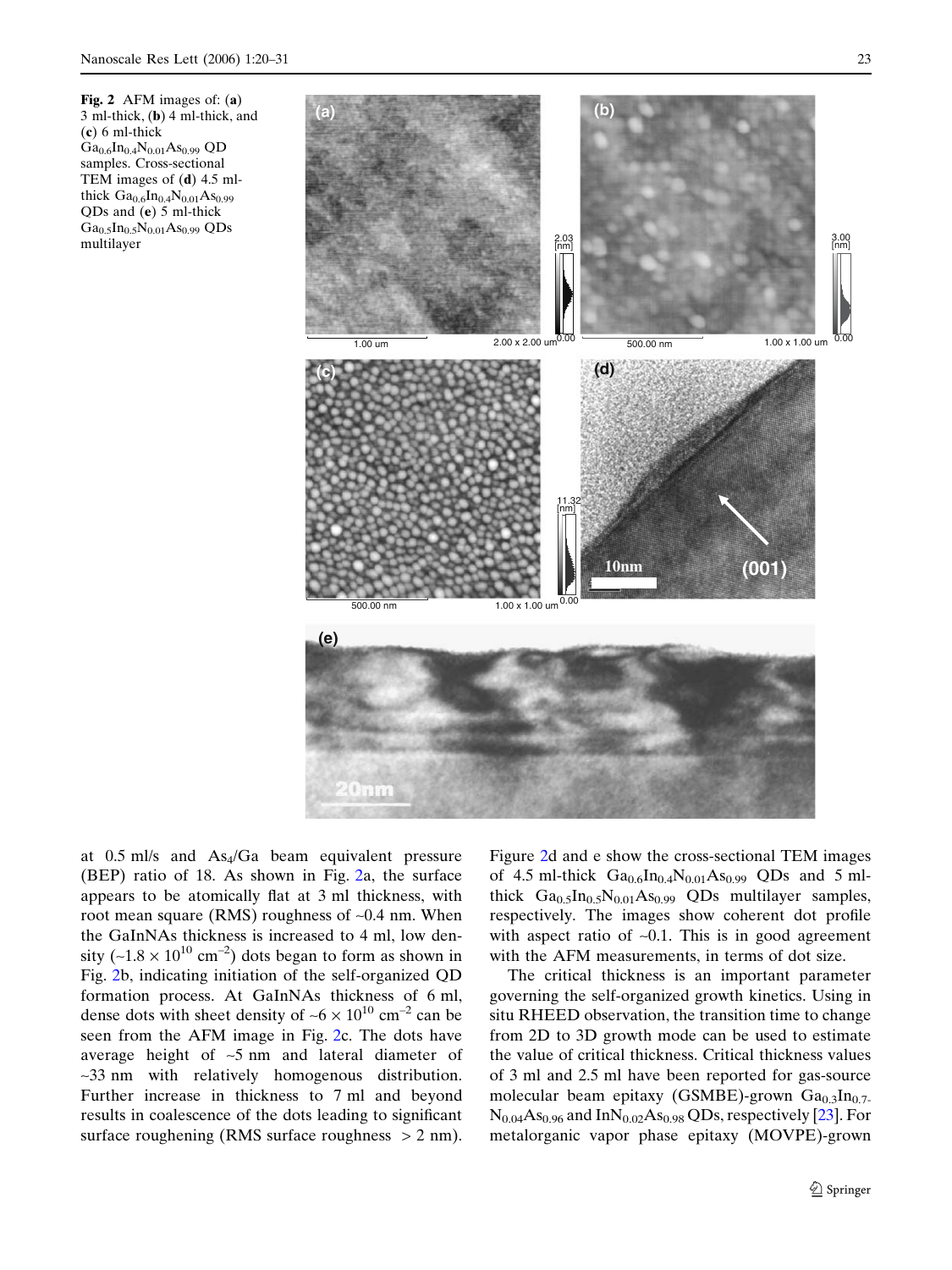$Ga<sub>0.4</sub> In<sub>0.6</sub>(N) As QDs [35], critical thickness value of$  $Ga<sub>0.4</sub> In<sub>0.6</sub>(N) As QDs [35], critical thickness value of$  $Ga<sub>0.4</sub> In<sub>0.6</sub>(N) As QDs [35], critical thickness value of$ 3 ml has been reported. Figure 3 shows the variation in critical thickness for SSMBE-grown GaInNAs QDs of different In compositions (30–100%) as function of N composition  $(0-1.5\%)$ . It can be seen that the GaIn-NAs critical thickness decreased drastically from 10–15 nm to  $\langle$  1 nm as the In composition is increased from 30% to 100%. This is because the GaInNAs-to-GaAs layer strain is mainly determined by the In composition at low N content. For GaInNAs samples of the same In composition, the dependence of critical thickness on N composition show obvious fluctuations with respect to theoretical expectation. In general, the critical thickness required for spontaneous SK island formation is inversely proportional to square of the misfit of the strained layer [\[39](#page-10-0), [40](#page-10-0)]. This is represented by dotted lines in the figure. It can be seen that the experimental data is quite different from theoretical expectations. A possible reason for such deviation is the non-uniformity in composition or strain in the GaInNAs layer, which will be discussed further in the following section. Furthermore, it was found that the fluctuation of critical thickness is less significant in GaInNAs at higher In composition. This could suggest that the non-uniformity in composition or strain caused by N incorporation plays a relatively weaker role compared to the strain effects at high In composition.

Depending on growth conditions [[23,](#page-10-0) [34](#page-10-0), [35\]](#page-10-0), GaInNAs QD density can reach levels as high as  $10^{10}$ –  $10^{11}$  cm<sup>-2</sup> with average dot height in the range of 2–16 nm and dot lateral diameter in the range of 20–45 nm. Thickness and material composition are basic parameters, which impact the QD structural



properties. Figure 4 shows the dot density and average dot height of GaInNAs QDs grown by SSMBE, as function of thickness at different In composition [[41\]](#page-10-0). As expected, increasing the surface coverage results in greater dot density and dot height. Moreover, for GaInNAs of high In composition, high-density dots can be formed at relatively lower surface coverage. Besides smaller critical thickness in GaInNAs at high In composition, another possible reason for this observation is the strong local strain caused by N incorporation. This enhances the formation of strained dots, especially in GaInNAs of high In composition [[42\]](#page-10-0). The incorporation of N has a complicated influence on the QD size and density. Some experiments have suggested that low N incorporation results in smaller GaInNAs QD size and much higher dot density compared to InGaAs QDs grown under identical conditions [[23,](#page-10-0) [31,](#page-10-0) [35\]](#page-10-0). However, this behavioral trend may not be true at N composition  $> 1\%$ , where there are reports of dot coalescence resulting in low-density, large sized inco-herent GaInNAs dots [\[23](#page-10-0), [31](#page-10-0), [33\]](#page-10-0). On the contrary, some experiments on InNAs QDs [\[43](#page-10-0)] and GaInNAs QDs [[44\]](#page-10-0) grown by GSMBE have shown that introduction of N induces a reduction in dot density and increase in dot sizes. As far as QD size uniformity is concerned, experiments have shown that the growth



Fig. 3 The variation in critical thickness for SSMBE-grown GaInNAs QDs with different In and N compositions, estimated from RHEED observations

Fig. 4 (a) Dot density, and (b) Average dot height measured by AFM as function of GaInNAs surface coverage. The In composition was varied from 30% to 100%. The N composition was 0.4% for the sample with 70% In and  $~1\%$  for all other samples. The lines serve as guide for the eye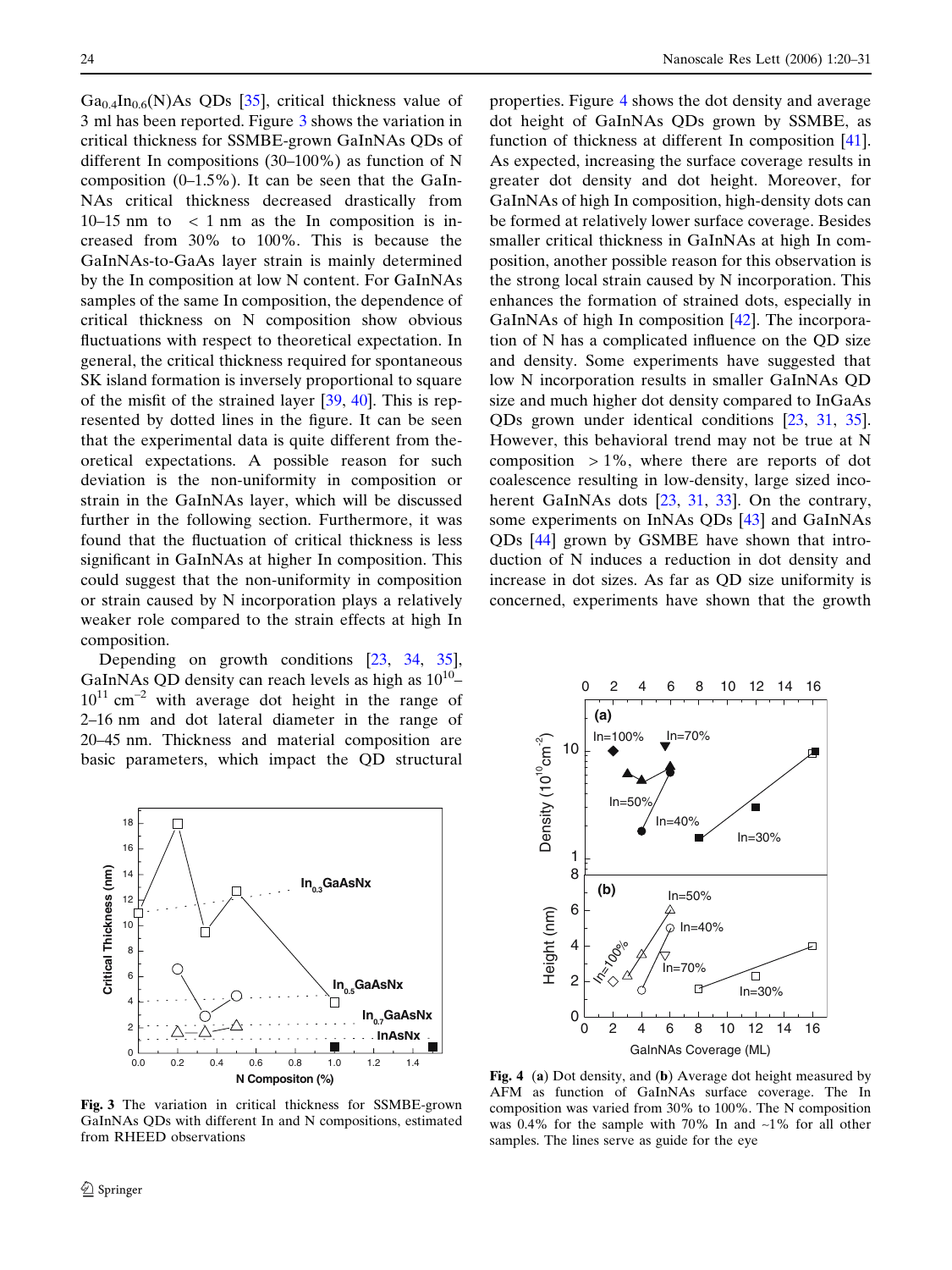kinetics governing GaInNAs and InGaAs QD formation are significantly different [\[23](#page-10-0), [43\]](#page-10-0).

In terms of the optical properties of GaInNAs QDs, the principal target is to extend the emission wavelength. As a rough estimate, 1% of N incorporation will cause  $\sim 200$  meV in energy shift assuming bowing coefficient of 20 eV. The effectiveness of N incorporation on wavelength extension had been experimentally confirmed. Figure 5 shows the PL spectrum from a sample with one  $Ga<sub>0.7</sub> In<sub>0.3</sub> As QD layer and one$  $Ga_{0.7}$ In<sub>0.3</sub>N<sub>0.006</sub>As QD layer grown by SSMBE under identical conditions. Separate PL peaks were detected from the two different QD layers. It can be seen that the PL peak was shifted by 45 nm (or  $\sim$  56 meV) following the introduction of  $\sim 0.6\%$  N into the  $Ga_{0.7}In_{0.3}N_{0.006}As$  QD layer. This clearly shows the effect of N incorporation on the emission property of GaInNAs QDs. Similar results on red shift in energy from ~1.2 eV to 1.08 eV was reported for SSMBEgrown  $Ga_{0.7}In_{0.3}AsN$  QDs following increase in N content from 0% to  $\sim$ 1% [[24\]](#page-10-0). Ballet et al. [[43\]](#page-10-0) have reported RT emission at  $\sim$ 1.28  $\mu$ m ( $\sim$ 0.97 eV) from InAsN/GaAs QDs with 0.8% N. This represents a 80 meV energy shift compared to emission at  $1.18 \mu m$ (~1.05 eV) from InAs/GaAs QDs grown by GSMBE. Furthermore, it was reported that increasing the N content to 2.1% has failed to extend the wavelength further in this experiment. This could be due to nonuniform N concentration in the InAsN QDs and the presence of defects at high N levels. Sopanen et al. [\[23](#page-10-0)] have reported PL emission at 1.3  $\mu$ m and 1.52  $\mu$ m from 4 ml-Ga<sub>0.3</sub>In<sub>0.7</sub>N<sub>0.02</sub>As<sub>0.96</sub> QDs and 5.5 ml-Ga<sub>0.3</sub>In<sub>0.7</sub>



Fig. 5 PL spectra from SSMBE-grown sample with one  $Ga_{0.7}In_{0.3}As$  dot layer and one  $Ga_{0.7}In_{0.3}N_{0.006}As$  dot layer

 $N_{0.04}As_{0.96}$  grown by GSMBE. Although the PL spectrum was relatively weak and broad, the results paved the way for long wavelength tuning using such QD layers.

Apart from N concentration, the QD size, which depends on the layer thickness, also affects the emission wavelength due to its effect on the quantum confinement. Figure  $6(a-c)$  shows the 5 K PL spectra of SSMBE-grown  $Ga_{0.5}In_{0.5}N_{0.01}As_{0.99}$  QDs of different layer thickness from 4 ml to 7.5 ml. No PL signal from the wetting layer was detected, and each spectrum shows a strong PL peak originating from the QD layer. Generally, the PL peaks are relatively broad due to fluctuation in QD sizes, and the full-width at half maximum (FWHM) ranges from 60 nm to 90 nm. As the thickness of the dot layer is increased from 4 ml to 7.5 ml, the PL peak red-shifted from 900 nm to 1,100 nm. The shift to longer wavelength is attributed to increase in dot sizes. However, this method has its limitations as the thickness continues to increase, since significant structural degradation will occur as the strain accumulates following increase in thickness. It can be seen that the 5 ml-thick  $Ga_{0.5}In_{0.5}N_{0.01}As_{0.99}$ QD sample exhibits the strongest PL intensity, due to its higher dot density compared to the 4 ml-thick sample. At 7.5 ml, the PL intensity dropped rather significantly, suggesting the formation of straininduced defects caused by high surface coverage. Similar observation is also reported for GaInNAs QDs grown by GSMBE [[45\]](#page-10-0).

In the well-studied InGaAs/GaAs QD system, modifying the dot structures by combining layers with different composition has proven to be effective for controlling the physical properties of self-assembled



Fig. 6 5 K PL spectra of: (a) 4ml-thick, (b) 5 ml-thick, (c) 7.5 ml-thick  $Ga_{0.5}In_{0.5}N_{0.01}As_{0.99}$  QDs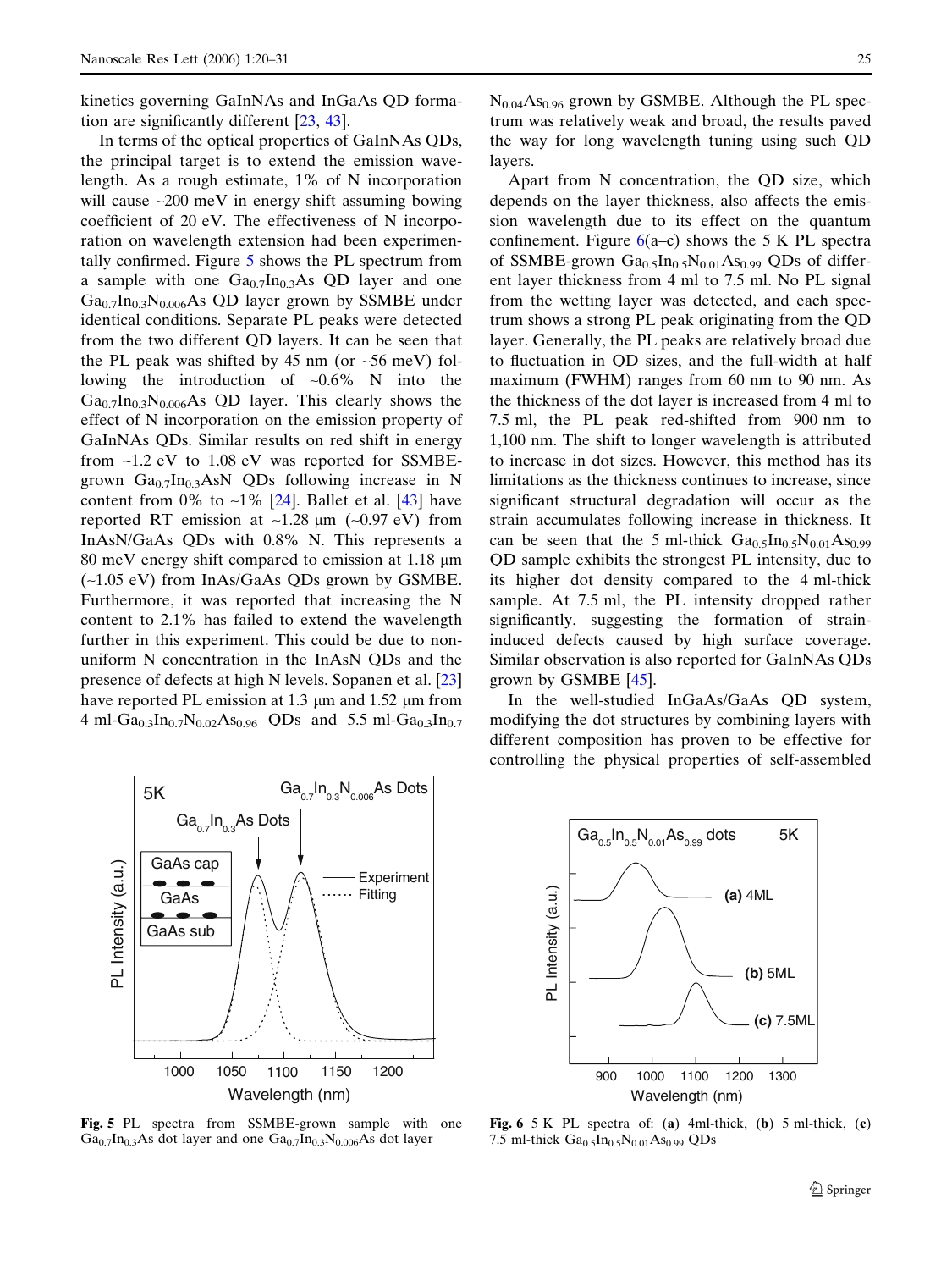QDs [[46,](#page-11-0) [47](#page-11-0)]. Generally, this method usually involves introducing an intermediate layer before and/or after the QD layer. Such layers are also known as strain reducing layer (SRL) or strain compensating layer (SCL). The intermediate layer has different lattice constant or energy gap compared to the dot layer and barrier layer. Its presence will modify the strain field or quantum confinement conditions of the dot layer. A properly designed intermediate layer can improve the dot size uniformity and extend the emission wavelength. There have been some studies on GaInNAs QDs, where GaAsN intermediate layers were inserted between the GaAs barrier and GaInNAs QD layer for extending the emission wavelength of the GaInNAs QDs. Nishikawa et al. have reported a study which compared GSMBE-grown GaIn $N_{0.02}$ As/GaAs QD samples with: (a) no intermediate layer, (b)  $GaAsN<sub>0.02</sub>$ intermediate layer after the dots, and (c)  $GaAsN<sub>0.02</sub>$ intermediate layers before and after the dots [\[45](#page-10-0)]. Due to lower confinement provided by the GaAsN intermediate layer compared to GaAs, the QD emission wavelength shifts to 1.38  $\mu$ m at 10 K and 1.48  $\mu$ m at RT with GaAsN intermediate layer. However, this is accompanied by decrease in the PL intensity. We have investigated the effect of GaAsN intermediate layer on the surface morphology of SSMBE-grown GaInNAs QDs. Figure 7 shows the AFM images taken on uncapped 5 ml-thick  $Ga_{0.5}In_{0.5}N_{0.01}As_{0.99}$  QD samples with GaAsN intermediate layer of different thickness (0, 5, and 10 nm). Figure 7a shows GaInNAs QDs grown on GaAs have average diameter d ~33 nm, height h ~5 nm, and surface density  $\rho \sim 8.6 \times 10^{10}$ / cm<sup>2</sup>. As seen in Fig. 7b, GaInNAs dots grown on 5 nmthick GaAsN have similar dot sizes and density  $(d \sim 30 \text{ nm}, \, h \sim 4.8 \text{ nm}, \, \rho \sim 1.1 \times 10^{11} / \text{cm}^2)$  and appeared to have better uniformity. However, increasing the GaAsN thickness to 10 nm or more resulted in significant increase in surface roughness, as shown in Fig. 7c. In this case, the GaInNAs dots appeared rather irregular with poor uniformity. The change in QD uniformity associated with the GaAsN intermediate layer before the dot layer is possibly due to the introduction of composition/thickness modulation by the intermediate layer. The GaAsN intermediate layer may form slight undulations and the resulting surface strain will assume certain periodic characteristic, where preferential GaInNAs QD nucleation on some periodic sites may occur. Furthermore, a GaAsN intermediate layer inserted above the QD layer can reduce the strain between the QD layer and GaAs cap layer. This can lower the formation of interface dislocations. However, an overly thick GaAsN intermediate layer should be avoided to minimize dislocation formation



Fig. 7 Comparison of AFM morphology of uncapped  $Ga<sub>0.5</sub>In<sub>0.5</sub>$  $N_{0.01}As_{0.99}$  QD samples with different  $GaAsN_{0.01}$  intermediate layer thickness of  $(a)$  0 nm,  $(b)$  5 nm, and  $(c)$  10 nm. The scanned area is  $0.5 \mu m \times 0.5 \mu m$ 

due to strong surface undulations caused by high total strain energy.

Based on the above mentioned results on structural and optical properties of GaInNAs QDs, self-assembled  $Ga_{0.7}In_{0.3}N_{0.01}As_{0.99}/GaAsN_{0.01}$  single layer QD laser structure has been grown. The growth details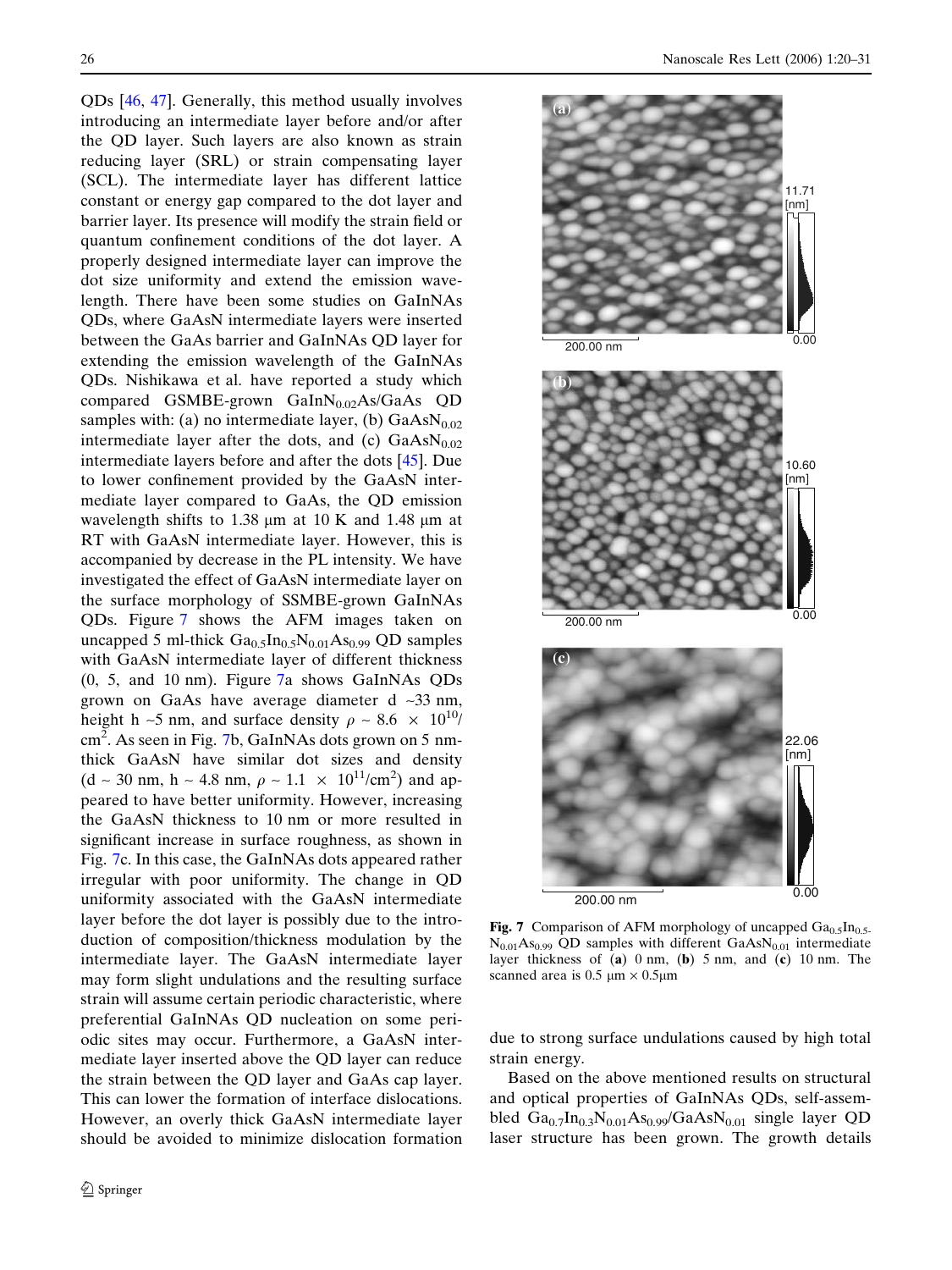(b)

<span id="page-7-0"></span>

have been included in Section 2. Figure 8a shows the schematic cross-section, layer structure and band diagram of the fabricated  $Ga_{0.7}In_{0.3}N_{0.01}As_{0.99}/GaAsN_{0.01}$ single layer QD edge emitting laser (not to scale). Figure 8(b) shows the TEM image of the GaInNAs QD active region.

Figure 9 shows the typical RT, CW  $P - I$  characteristics of a p-side down bonded GaInNAs QD laser with dimension of  $50 \times 2,000 \mu m^2$ . The laser has threshold current  $(I_{\text{th}})$  of 2.2 A, corresponding to  $J_{\text{th}}$  of  $\sim$ 2.2 kA/cm<sup>2</sup>, which was determined by the measured  $I_{\text{th}}$  divided by contact area (w  $\times$  *L*). Light output power of 16 mW/facet was achieved from this device. The inset of Fig. 9 shows the lasing spectrum of the same laser with peak wavelength centered at 1175.86 nm and mode width  $\Delta \lambda$  of 0.037 nm. The laser emission spectra were measured in CW mode using a spectrometer with resolution of 0.025 nm, an InGaAs detector (cooled down to  $-30$  °C), and a data acquisition system.

Figure [10](#page-8-0) shows the  $P - I$  characteristics at 10 °C of the unbonded as-cleaved GaInNAs QD lasers with L of  $500 \mu m$  and  $1,700 \mu m$ , respectively, under pulsed

operation. The lowest  $I_{\text{th}}$  around 375 mA was obtained from the GaInNAs QD laser  $(50 \times 500 \mu m^2)$ , corresponding to  $J_{\text{th}}$  of 1.5 kA/cm<sup>2</sup>. There is an observed kink effect in the  $P - I$  curve of the 500-µm-long laser,



Fig. 9 RT, CW  $P - I$  characteristics of a p-side down bonded GaInNAs QD laser, with dimension of  $50 \times 2,000 \mu m^2$ . The inset shows the corresponding RT, CW lasing spectrum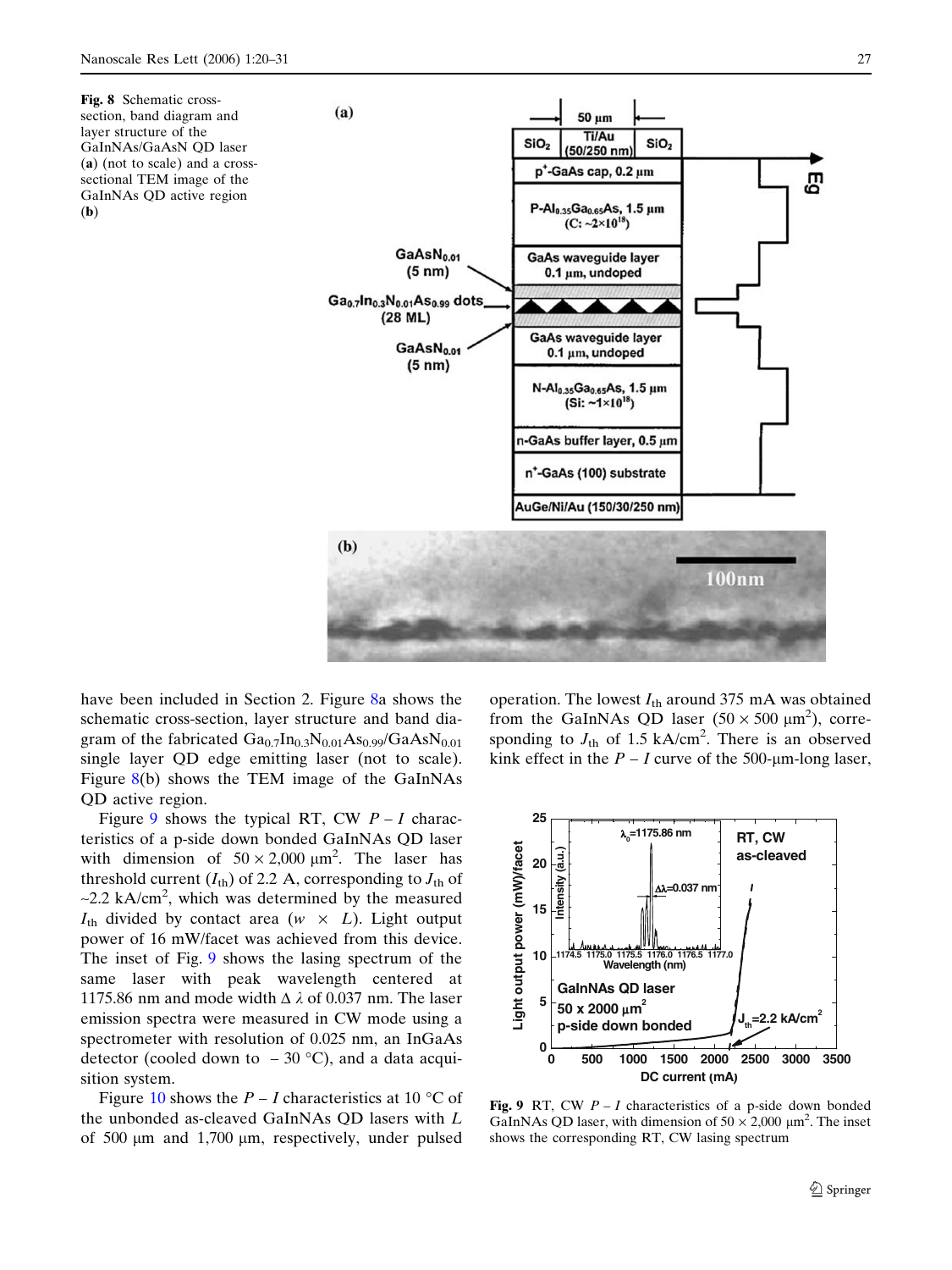<span id="page-8-0"></span>

Fig. 10  $P - I$  characteristics of GaInNAs QD lasers with cavity length  $(L)$  of 500  $\mu$ m and 1,700  $\mu$ m, respectively. The as-cleaved lasers were tested under pulsed operation without bonding at  $10 °C$ 

which is mode hopping between the longitudinal cavity modes, typical in the Fabry-Perot semiconductor laser diodes[[48\]](#page-11-0). The GaInNAs QD laser, with dimension of  $50 \times 1,700 \text{ }\mu\text{m}^2$ , has the lowest measured  $J_{\text{th}}$  of 1.053 kA/cm<sup>2</sup> among all the tested devices. This  $J_{th}$  is much lower than that of the longer devices  $(L =$  $2,000 \text{ }\mu\text{m}$ ) under CW operation in Fig. [9,](#page-7-0) which is 2.2 kA/cm<sup>2</sup>. This suggests that the device heating in the CW mode is high in our GaInNAs QD lasers.

Figure 11a shows the temperature-dependent (10– 65 °C)  $P - I$  characteristics of an unbonded GaInNAs QD lasers with dimension of  $50 \times 1,060 \mu m^2$ under pulsed measurement. This device successfully lased up to  $65 \degree$ C. To the best of our knowledge, this is the highest temperature GaInNAs QD laser operation ever reported. Figure 11b shows the plot of  $ln(I_{\text{th}})$ versus temperature  $(T)$  (left axis) and logarithm of external quantum efficiency,  $ln(\eta_d)$  versus T (right axis). The dots denote the experimental data and the lines are used for eye guidance. By fitting the experimental data using Eqs. (1) and (2),  $T_0$  was extracted to be 79.4 K in the temperature range of 10–60 °C;  $T_1$ (characteristic temperature of  $\eta_d$ ) was estimated to be 154.8 K (10–30 °C) and 18 K (30–60 °C), respectively.

$$
I_{\rm th} = I_0 \exp(\frac{T}{T_0})
$$
\n(1)

$$
\eta_d = \eta_0 \exp(\frac{-T}{T_1})\tag{2}
$$

where  $\eta_d$  of the GaInNAs QD laser was determined by  $\eta_d = 2 \times \frac{\Delta P}{\Delta l} \times \frac{q\lambda}{hc}$ , and  $\Delta P/\Delta I$  was obtained from the measured  $P - I$  characteristics. h Is the Planck's constant,  $q$  the electronic charge,  $c$  the speed of light in



Fig. 11 (a) Temperature-dependent (10–65 °C)  $P - I$  characteristics of GaInNAs QD lasers with dimension of  $50 \times 1,060 \text{ }\mu\text{m}^2$ . The as-cleaved laser was tested under pulsed operation without bonding. (b) Plot of  $ln(I_{th})$  versus T (left axis) and  $ln(\eta_d)$  versus T (right axis) for GaInNAs QD laser.  $T_0$  was estimated to be 79.4 K in the temperature range of 10–60 °C.  $T_1$  was estimated to be 154.8 K (10–30 °C) and 18 K (30–60 °C), respectively

vacuum, and  $\lambda$  the emission wavelength of the GaIn-NAs QD laser.

The  $\eta_d$  value of this work is only 3.3 % (10 °C) and 0.5% (65 °C). Huffaker et al. have also reported low  $\eta_d$ ~3% from InGaAs QD laser (40  $\mu$ m  $\times$  5.1 mm) at 295 K [\[49](#page-11-0)]. They attributed the low  $\eta_d$  to the long cavity length. In our case, the low efficiency suggests the possible presence of non-radiative recombination centers in the  $Ga_{0.7}In_{0.3}N_{0.01}As_{0.99}/GaAsN_{0.01}$  QD laser structure, most likely in the GaInNAs QD layer, or GaAsN wetting layer due to defects caused by nitrogen incorporation, or at the AlGaAs/GaAs hetero-interfaces [[38,](#page-10-0) [50\]](#page-11-0).

Temperature-dependent  $P - I$  characteristics were also measured from an unbonded as-cleaved GaInNAs QD laser with longer L of 1,700  $\mu$ m. Figure [12](#page-9-0) shows the temperature-dependent (10–50 °C)  $P-I$  characteristics of a GaInNAs QD laser  $(50 \times 1,700 \mu m^2)$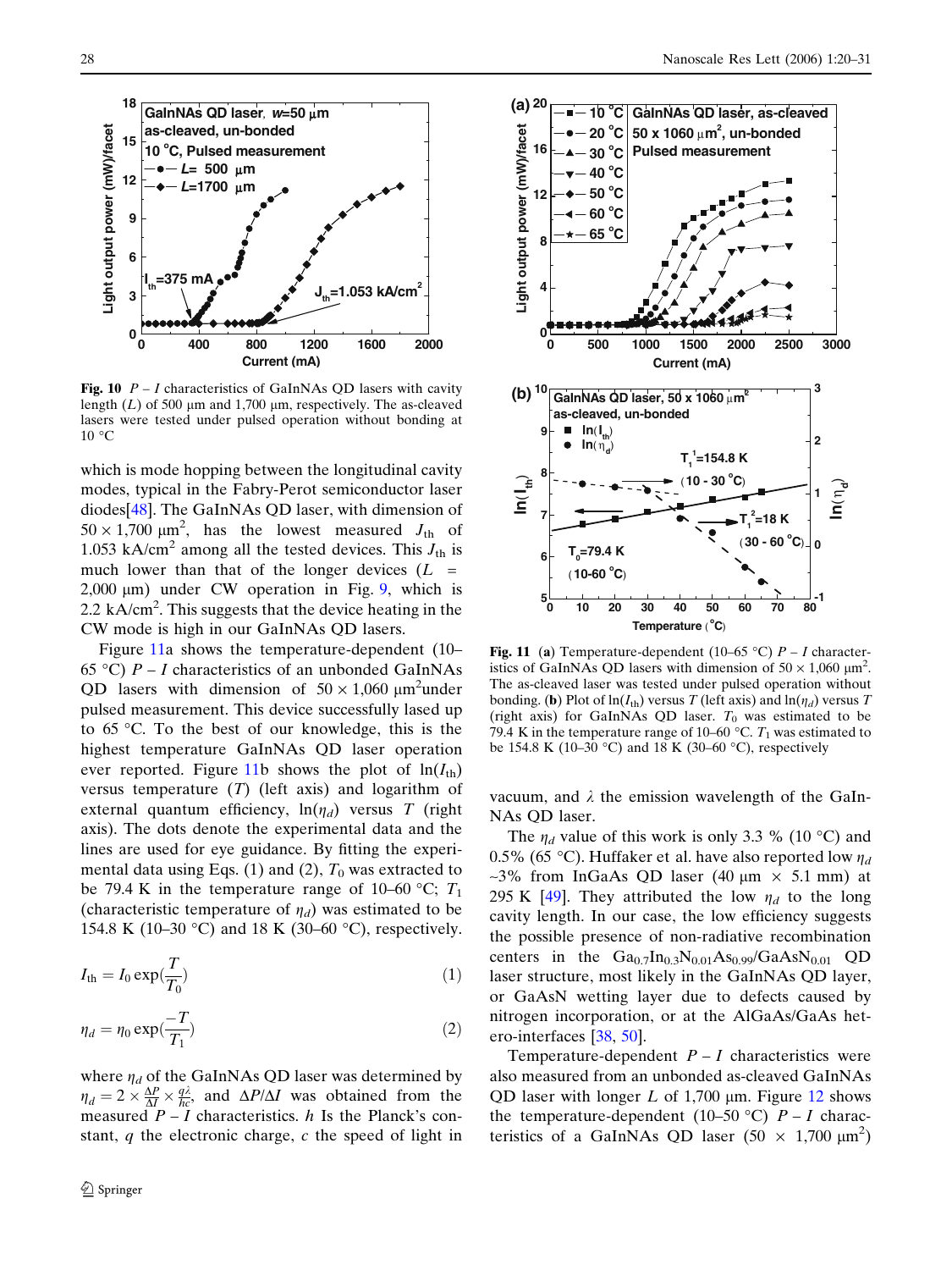<span id="page-9-0"></span>

Fig. 12 Temperature-dependent (10–50 °C)  $P - I$  characteristics of GaInNAs QD lasers with dimension of  $50 \times 1,700 \mu m^2$ . The as-cleaved laser was tested under pulsed operation without bonding. The inset shows  $ln(I_{th})$  as function of temperature.  $T_0$ was estimated to be 65.1 K in the temperature range of 10–45  $\degree$ C

under pulsed measurement. The laser could only operate up to 45  $\degree$ C. As shown in the inset of Fig. 12, the plot of  $ln(I_{th})$  versus T exhibits linear behavior in the range of 10–45 °C, and yielded  $T_0$  of 65.1 K using Eq. (1). This value is much lower than that of the GaInNAs QD laser with  $L$  of 1,060  $\mu$ m, which is 79.4 K. Mukai et al. demonstrated higher  $T_0$  from InGaAs QD laser with longer cavity length. They reported that carrier overflow into the upper sublevels is reduced in long-cavity lasers since the threshold gain becomes smaller due to decrease in cavity loss [[51\]](#page-11-0). This is consistent with the recently derived physical parameter-dependent semiconductor laser character-istics [[15\]](#page-10-0). By assuming  $J_{\text{th}}$ ,  $J_{\text{tr}}$ , and internal optical loss  $(\alpha_i)$  to increase exponentially with T, while  $\eta_d$ , material gain ( $g_0$ ), current injection efficiency ( $\eta_{\text{inj}}$ ) to decrease exponentially with  $T$ , Eq. (3) could be used to express  $T_0$  as function of the physical parameters of the semiconductor laser in Ref. [\[15](#page-10-0)] and references therein.

$$
\frac{1}{T_0(L)} = \frac{1}{T_{\text{tr}}} + \frac{1}{T_{\eta_{\text{inj}}}} + \frac{\Gamma \cdot g_{\text{th}}(=\alpha_i + \frac{1}{L} \ln \frac{1}{R})}{\Gamma \cdot g_0} \cdot \frac{1}{T_{g_0}} + \frac{\alpha_i}{\Gamma \cdot g_0} \cdot \frac{1}{T_{\alpha_i}} \tag{3}
$$

where  $T_{tr}$ ,  $T_{\eta_{\text{inj}}}$ ,  $T_{g_0}$ , and  $T_{\alpha_i}$  are the characteristic temperatures of  $J_{tr}$ ,  $\eta_{\text{inj}}$ ,  $g_0$ , and  $\alpha_i$ , respectively.

From the above equation, it can also be seen that for a semiconductor laser, when L is shorter,  $T_0$  is lower due to the higher threshold gain  $(\Gamma \cdot g_{\text{th}} = \alpha_i + \frac{1}{L} \ln \frac{1}{R}),$ and vice versa. However, Shchekin et al. observed lower  $T_0$  from longer InAs QD lasers, which was

attributed to higher device heating in longer devices.[\[52](#page-11-0)] Furthermore, Gao et al. also reported that  $J<sub>th</sub>$  in their GaInNAs QD lasers increased with longer cavity length, instead of decrease, which is normally observed in semiconductor laser diodes [\[38](#page-10-0)]. This was attributed to the overwhelming influence of non-radiative recombination in the GaInNAs QD structure caused mainly by non-uniformity of the QDs, which is expected to be higher in longer devices. Since our measurements were carried out under pulsed operation, we assume device heating can be neglected. Therefore, based on the above discussions, it is possible that the observed  $T_0$  decrease with increase in cavity length in our GaInNAs QD laser be due to non-uniformity of the QD layer.

Despite the above possible effects, compared with the reported GaInNAs QD laser results [\[31](#page-10-0), [38\]](#page-10-0), our GaInNAs QD lasers have shown significant improvement in performance with high temperature operation up to 65 °C, high  $T_0$  of 79.4 K, and low  $J_{th}$  of 1.05 kA/ cm<sup>2</sup>. Though these results are still inferior compared to their GaInNAs QW counterparts  $[3-19]$  and In(Ga)As QD lasers [[49–53\]](#page-11-0), however, the results in this work indicate that GaInNAs QDs have potential for longwavelength semiconductor laser application. Further improvement and optimization in the GaInNAs QD material growth are on-going for better crystal quality, higher GaInNAs QD densities and longer wavelength. In the present work, single GaInNAs QD layer has been adopted; while in the future, the limited modal gain in QD lasers can be partly alleviated by stacking several high quality QD layers [\[51](#page-11-0), [53\]](#page-11-0). Furthermore, our recent work has shown that by suppressing the lateral current spreading in broad area lasers, the RWG laser performance can be greatly improved [[17\]](#page-10-0). Therefore, further improvement of the GaInNAs QD laser would also include optimization of the waveguide structure in the fabrication. With the above optimization, it is expected that the performance of the GaIn-NAs QD laser could be further improved.

#### Summary and future challenges in dilute nitride Qds

In summary, it can be stated that studies on dilute nitride QDs are still in the initial stages. Epitaxial growth characteristics, structural and optical properties of GaInNAs QDs are presently under active investigations by many groups. Although GaInNAs QD lasers operating CW at room temperature at  $\sim$ 1.2 µm have been demonstrated, there is still much to be done to further extend the wavelength, reduce the threshold current density and improve the operating lifetime.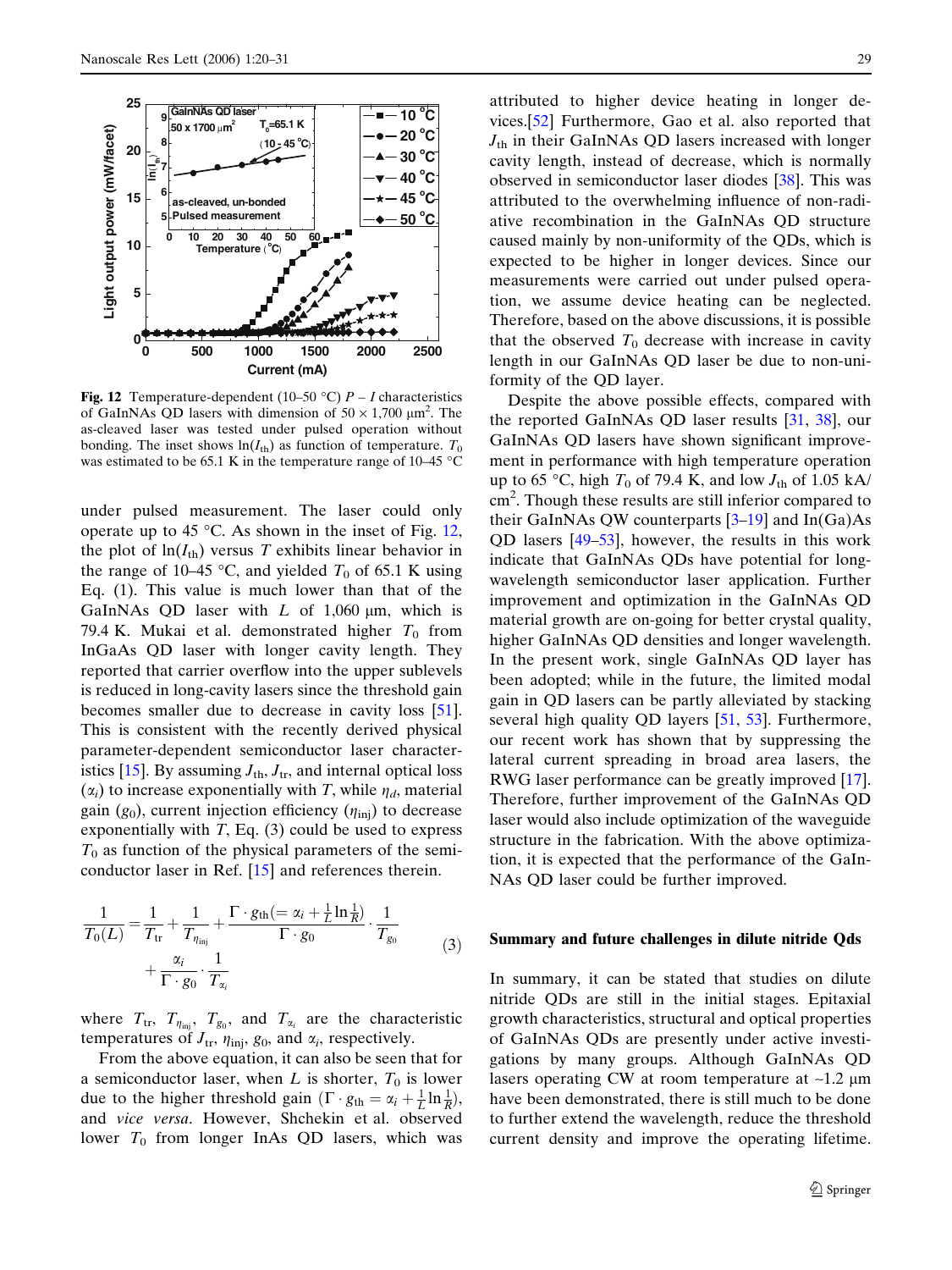<span id="page-10-0"></span>In terms of wavelength and laser performance, present day data from GaInNAs QDs are not as good as those from InGaAs QDs and GaInNAs QW devices. Therefore, there is a need for greater research efforts to improve the performance of GaInNAs QD devices. Compared to InGaAs/GaAs QDs, GaInNAs/GaAs QDs faces a key challenge of minimizing the formation of N-induced defects, as more N incorporation is needed to extend the emission wavelength to higher values. Interactions within the quaternary compound itself will not make the growth optimization process any easier to achieve good QD size uniformity and density. Compared to GaInNAs/GaAs QWs, GaIn-NAs/GaAs QDs will face key challenges to seek solutions to suppress strain-related defects and improve QD size uniformity. Breakthroughs in growth optimization and structure optimization are needed to realize the potential of GaInNAs/GaAs QDs for application in long wavelength lasers.

Acknowledgments The authors are grateful to A\*STAR for providing financial support in this research through the ONFIG-II program. TEM support from Tung Chih-Hang, Du An Yan and Doan My The of the Institute of Microelectronics, Singapore, as well as discussions with Prof. B.X. Bo of Changchun University of Science and Technology, Dr Mei Ting, Nie Dong, and Dr Tong Cunzhu of the School of Electrical and Electronic Engineering, Nanyang Technological University, is acknowledged.

## **References**

- 1. N.K. Dutta, R.J. Nelson, Appl. Phys. Lett. 38, 407 (1981)
- 2. E. Yablonovitch, O.E. Kane, J. Lightwave Technol. 4, 504 (1986)
- 3. M. Kondow, K. Uomi, A. Niwa, T. Kitatani, S. Watahiki, Y.Yazawa, Jpn. J. Appl. Phys. 35, 1273 (1996)
- 4. M. Kondow, T. Kitatani, S. Nakatsuka, M.C. Larson, K. Nakahara, Y. Yazawa, M. Okai, K. Uomi, IEEE J. Sel. Top. Quantum Electron. 3, 719 (1997)
- 5. J.S. Harris Jr., IEEE J. Sel. Top. Quantum Electron. 6, 1145 (2000)
- 6. J.S. Harris Jr., Semicond. Sci. Technol. 17, 880 (2002)
- 7. W. Ha, V. Gambin, M. Wistey, S. Bank, S. Kim, J.S. Harris Jr., IEEE Photon. Technol. Lett. 14, 591 (2002)
- 8. R. Fehse, S. Tomic, A.R. Adams, S.J. Sweeney, E.P. O'Reilly, A. Andreev, H. Riechert, IEEE J. Sel. Top. Quantum Electron. 8, 801 (2002)
- 9. A.R. Kovsh, J.S. Wang, R.S. Hsiao, L.P. Chen, D.A. Livshits, G. Lin, V.M. Ustinov, J.Y. Chi, Electron. Lett. 39, 1276 (2003)
- 10. D. Gollub, S. Moses, A. Forchel, IEEE J. Quantum Electron. 40, 337 (2004)
- 11. S.M. Wang, Y.Q. Wei, X.D. Wang, Q.X. Zhao, M. Sadeghi, A. Larsson, J. Cryst. Growth, 278, 734 (2005)
- 12. A. Hierro, J.M. Ulloa, E. Calleja, B. Damilano, J. Barjon, J.-Y. Duboz, and J. Massies, IEEE Photon. Technol. Lett. 17, 1142 (2005)
- 13. B. Dagens, A. Martinez, D. Make, O.L. Gouezigou, J.G. Provost, V. Sallet, K. Merghem, J.C. Harmand, A. Ramdane, B. Thedrez, IEEE Photon. Technol. Lett. 17, 971 (2005)
- 14. N. Tansu, J.-Y. Yeh, L.J. Mawst, IEEE J. Select. Top. Quantum Electron. 9, 1220 (2003)
- 15. J.Y. Yeh, N. Tansu, L.J. Mawst, IEEE Photon. Technol. Lett. 16, 741 (2004)
- 16. C.Y. Liu, S.F. Yoon, S.Z. Wang, W.J. Fan, Y. Qu, S. Yuan, IEEE Photon. Technol. Lett. 16, 2409 (2004)
- 17. C.Y. Liu, Y. Qu, S. Yuan, S.F. Yoon, Appl. Phys. Lett. 85, 4594 (2004)
- 18. N. Tansu, L.J. Mawst, J. Appl. Phys. 97, 054502 (2005)
- 19. M. Yamada, T. Anan, H. Hatakeyama, K. Tokutome, N. Suzuki, T. Nakamura, and K. Nishi, IEEE Photon. Technol. Lett. 17, 950 (2005)
- 20. Y. Arakawa, H. Sakaki, Appl. Phys. Lett. 40, 939 (1982)
- 21. M. Asada, Y. Miyamato, Y. Suematsu, IEEE J. Quantum Electron. 22, 1915 (1986)
- 22. T. Miyamoto, S. Makino, Y. Ikenaga, M. Ohta, F. Koyama, IEE Proce. Optoelectr. 150, 59 (2003)
- 23. M. Sopanen, H.P. Xin, C.W. Tu, Appl. Phys. Lett. 76, 994 (2000)
- 24. B.V. Volovik, A.R. Kovsh, W. Passenberg, H. Kuenzel, N. Grote, N.A. Cherkashin, Y.G Musikhin, N.N. ledentsov, D. Bimberg, V.M. Ustinov, Semicond. Sci. Technol. 16, 186 (2001)
- 25. Z.Z. Sun, S.F. Yoon, K.C. Yew, W.K. Loke, S.Z. Wang, T.K. Ng, J. Gryst. Growth 242, 109 (2002)
- 26. A. Nishikawa, Y.G. Hong, C.W. Tu, Phys. Stat. Solidi B 240, 310 (2003)
- 27. K.C. Yew, S.F. Yoon, Z.Z. Sun, S.Z. Wang, J. Cryst. Growth 247, 279 (2003)
- 28. Z.Z. Sun, S.F. Yoon, K.C. Yew, J. Cryst. Growth 259, 40 (2003)
- 29. K.C. Yew, S.F. Yoon, Z.Z. Sun, J. Vac. Sci. Technol. B 21, 2428 (2003)
- 30. Z.Z. Sun, S.F. Yoon, K.C. Yew, B.X. Bo, A.Y. Du, C.H. Tung, Appl. Phys. Lett. 85, 1469 (2004)
- 31. S. Makino, T. Miyamoto, T. Kageyama, N. Nishiyama, F. Koyama, K. Iga, J. Cryst. Growth 221, 561 (2000)
- 32. T. Miyamoto, T. Kageyama, S. Makino, Y. Ikenaga, F. Koyama, K. Iga, Proce. SPIE Int. Soc. Optical Eng. 4283, 24 (2001)
- 33. S. Makino, T. Miyamoto, T. Kageyama, Y. Ikenaga, F. Koyama, K. Iga, Jpn. J. Appl. Phys. 41, 953 (2002)
- 34. S. Makino, T. Miyamoto, M. Ohta, T. Kageyama, Y. Ikenaga, F. Koyama, K. Iga, J. Cryst. Growth 251, 372 (2003)
- 35. T. Hakkarainen, J. Toivonen, M. Sopanen, H. Lipsanen, Appl. Phys. Lett. **79**, 3932, (2001)
- 36. V.M. Daniltsev, M.N. Drozdov, Yu. N. Drozdov, D.M. Gaponova, O.I. Khrykin, A.V. Murel, V.I. Shashkin, N.V. Vostrokov, J. Cryst. Growth 248, 343 (2003)
- 37. Y.D. Jang, J.S. Yim, U.H. Lee, D. Lee, J.W. Jang, K.H. Park, W.G. Jeong, J.H. Lee, D.K. Oh, Phys. E 17, 127 (2003)
- 38. Q. Gao, M. Buda, H.H. Tan, C. Jagadish, Electrochem. Solid-State Lett. 8, G57 (2005)
- 39. B.W. Wessels, J. Vac. Sci. Technol. B 15, 1056 (1997)
- 40. P.M. Petroff, S.P. DenBaars, Superlattices Microst. 15, 15 (1994)
- 41. Z.Z. Sun, S.F. Yoon, K.C. Yew, B.X. Bo, Mat. Res. Soc. Symp. Proc. 794 T3.31.1, Boston (2003)
- 42. H.P. Xin, K.L. Kavanagh, Z.Q. Zhu, C.W. Tu, Appl. Phys. Lett. 74, 2337 (1999)
- 43. P. Ballet, P.Gilet, L. Grenouillet, P. Duvaut, G. Feuillet, A. Million, Mat. Res. Soc. Symp. Proc. 642, J3.33 (2001)
- 44. A. Nishikawa, Y.G. Hong, C.W. Tu, Physica Status Solidi B 240, 310 (2003)
- 45. A. Nishikawa, Y.G. Hong, C.W. Tu, 2003 International Conference Indium Phosphide and Related Materials. Conference Proceedings, ThB 1. 7, 359 (2003)